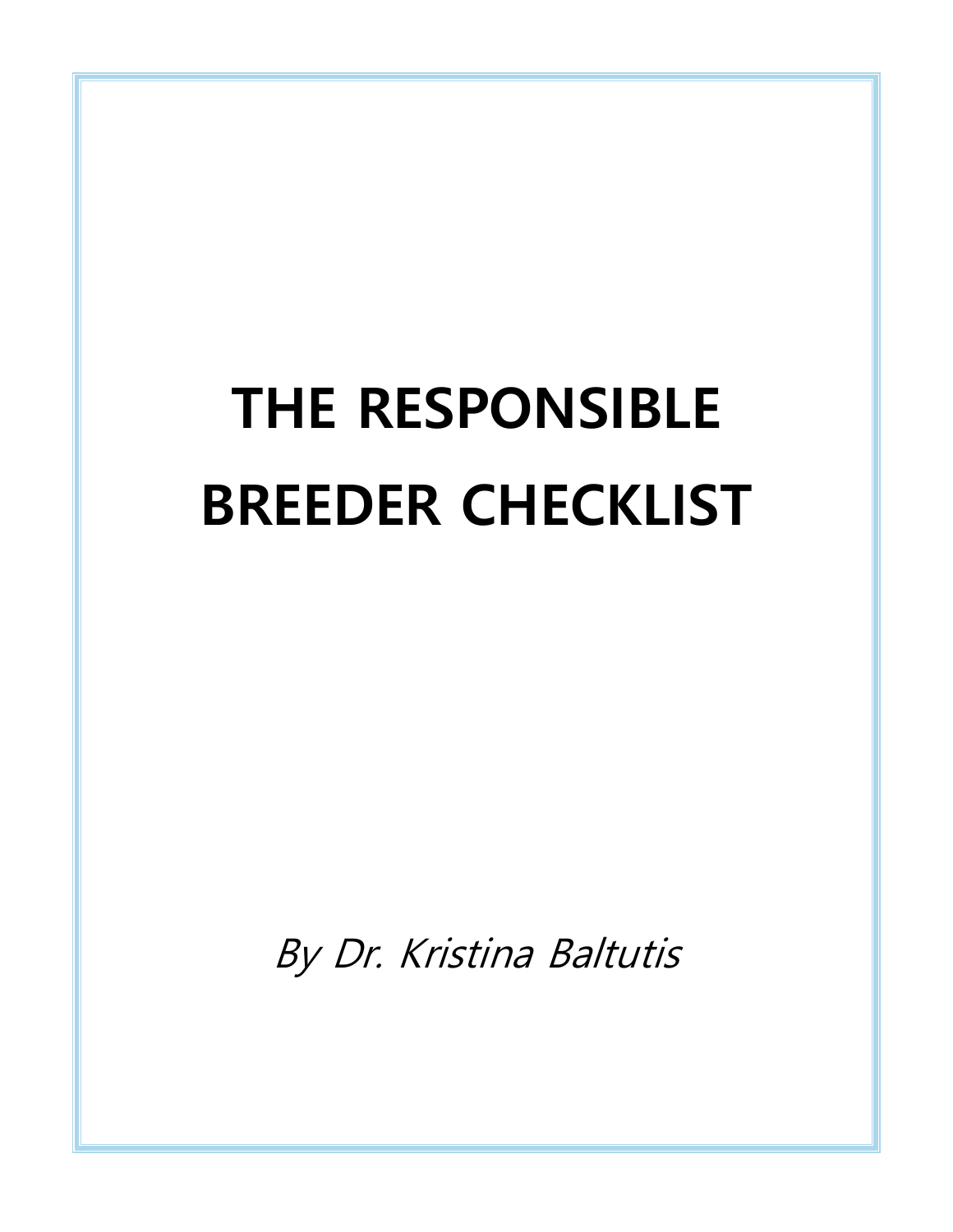# **The Responsible Breeder Checklist**

You're just getting started as a new breeder, or maybe you've had a couple litters, and you try your best to make responsible breeding decisions. But there are so many steps from beginning to end, and so many sources giving you conflicting information, that it's hard to know if you've missed a critical task. That's why I put together this Responsible Breeder Checklist for you – so you can have all the steps to be a Responsible Breeder in one place.

How to Use This Resource: This checklist is divided into sections based on the chronological order you'll need to complete these tasks. Read through all the sections to get an overview, and then review the individual sections when they're relevant. This checklist is written as a guide to breeding your female dog, and therefore uses the pronouns "she/her," but if you're looking to breed your male dog instead, everything still applies – just swap the pronouns!

Disclaimer: This resource is designed to act as a guide and is not meant to replace medical advice. For questions regarding your dog's health, please contact your veterinarian.

#### **The Planning Stage (Long Before It's Time to Breed)**

| Find a mentor                                            | Your mentor should be someone who follows responsible breeding<br>guidelines and is eager to teach/train. Ideally your mentor is<br>someone who also has your breed, but this is not essential if they<br>are experienced enough to know your breed as well.                                                              |
|----------------------------------------------------------|---------------------------------------------------------------------------------------------------------------------------------------------------------------------------------------------------------------------------------------------------------------------------------------------------------------------------|
| Be able to clearly<br>state your purpose<br>for breeding | Why do these puppies need to exist? Are you trying to get a<br>champion in the show ring? Do you need a dog for herding?<br>Protection? Obedience? Really great pets? Having a specific purpose<br>for breeding will inform everything from breeding decisions to the<br>families you choose for your puppies' new homes. |
| Be prepared for<br>things to go wrong                    | Anything can (and will) go wrong in the world of dog breeding.<br>Have you prepared yourself? Have you learned what is normal so                                                                                                                                                                                          |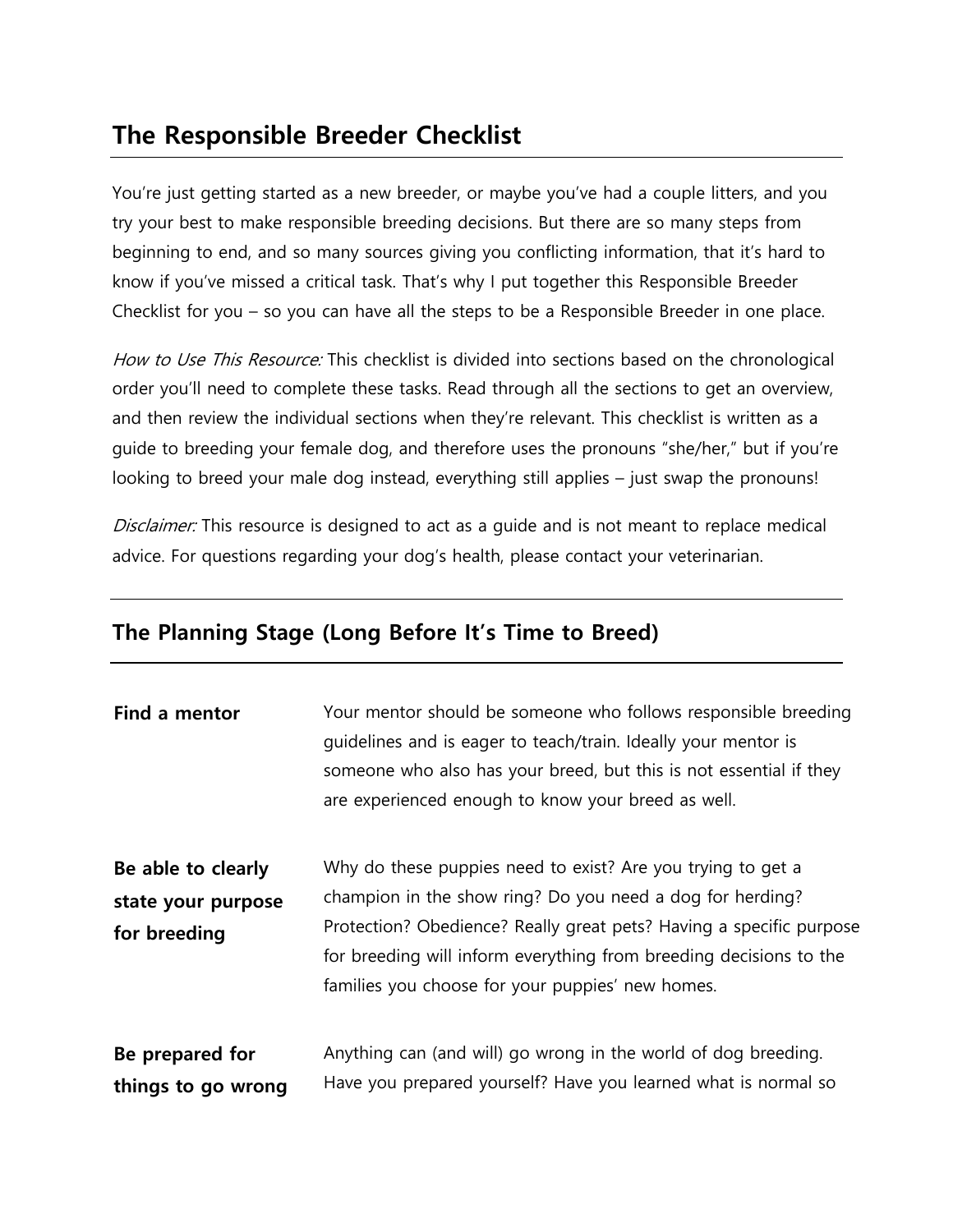you know if something is abnormal? Have you saved up money for an emergency c-section (just in case)? Are you willing to tube feed puppies every 2 hours around the clock if something happens to mom or if a puppy has a cleft palate? Are you willing to take back a dog if the new family isn't able to keep it, even years later? If you aren't prepared to deal with these situations, reconsider your decision to breed.

**Find a veterinarian comfortable with reproductive medicine** Just like in human medicine, veterinarians have different focus areas. Most veterinarians don't see puppies until they are 6-8 weeks of age and therefore aren't familiar with normal breeding, pregnancy, and newborns. Your reproductive veterinarian does not need to be your general practice veterinarian. You might need to drive several hours (depending on your location) to reach one. Contact the veterinarian to let them know that you are a new responsible breeder and schedule an appointment to establish a "Veterinarian-Client-Patient Relationship (VCPR)," even if you plan to do breeding management yourself. This will legally give the veterinarian the ability to provide specific guidance during whelping or when the puppies arrive.

#### **Before It's Time to Breed**

| Complete her<br>health tests | Exactly which tests are necessary depends on the breed. To get<br>more information on which tests are important in your breed, check<br>the list at OFA or Good Dog. Some common health test examples<br>include running a DNA disease panel, taking x-rays to look for hip<br>dysplasia, or taking her to a veterinary specialist for eye tests, heart |
|------------------------------|---------------------------------------------------------------------------------------------------------------------------------------------------------------------------------------------------------------------------------------------------------------------------------------------------------------------------------------------------------|
|                              | tests, or hearing tests.                                                                                                                                                                                                                                                                                                                                |
| Wait until she's old         | Usually approximately 2 years old. This is especially critical for                                                                                                                                                                                                                                                                                      |
| enough to breed              | medium and large breed dogs so they can reach physical, sexual,                                                                                                                                                                                                                                                                                         |
|                              | emotional, and hormonal maturity.                                                                                                                                                                                                                                                                                                                       |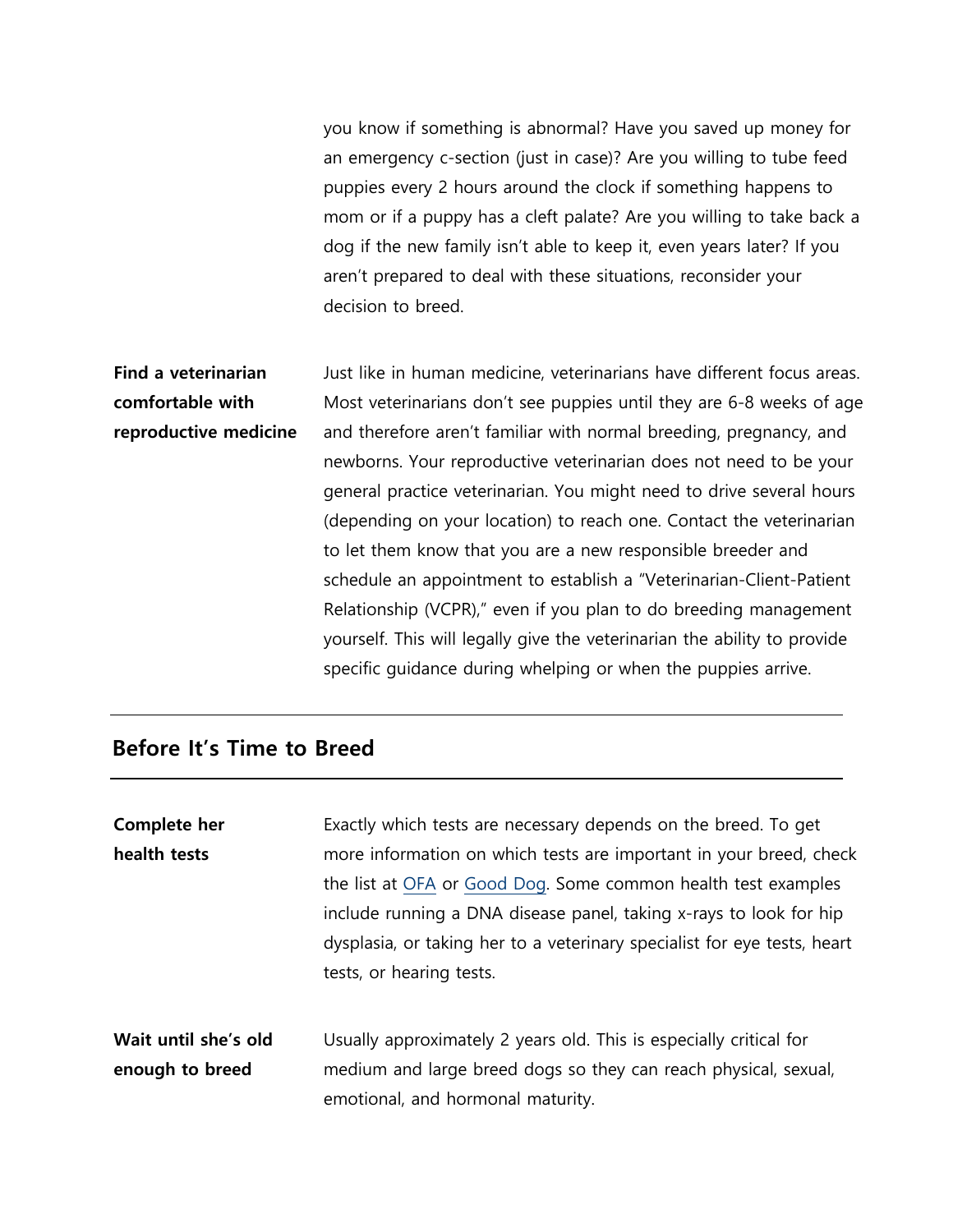- **Evaluate her temperament** Behavior is a result of many different factors, but one of those factors is genetics. She should be calm and friendly, including around strangers. This doesn't necessarily mean she should be overtly outgoing if this isn't appropriate for the breed and purpose, but she should generally tolerate being handled and should not exhibit signs of inappropriate aggression.
- **Identify her faults** No one's perfect. By identifying her faults or shortcomings, you can conscientiously choose a match for her that will decrease the likelihood that she will pass these faults on to her puppies.

**Consider her family history** What do you know about her extended family? Were they healthy long into old age? Are there family members who developed disease? This is especially important for diseases that don't have good genetic markers or diseases which develop late in age, as these diseases are often not identified on routine health tests. The health of her extended family therefore becomes a very useful tool in evaluating the picture of her lifetime health and, therefore, the health of her potential puppies.

- **Consider her overall health** Is she healthy? Well protected from disease via appropriate vaccinations? Free from fleas and ticks? Free from disease, including severe allergies? Is she a healthy weight? The healthier she is, the safer it is for her body to go through a pregnancy, and the healthier the puppies will be. Our goal is to produce healthy, well-adjusted, purpose-bred puppies!
- **Test her for brucellosis** Brucella canis is a devastating disease which can be transmitted to humans and is NOT CURABLE. The current recommendation for dogs with brucellosis is either euthanasia or lifetime quarantine. Brucella can be transmitted via bodily fluids including reproductive fluids and respiratory fluids. Test her before breeding and require that the stud has been tested within the last 6 months.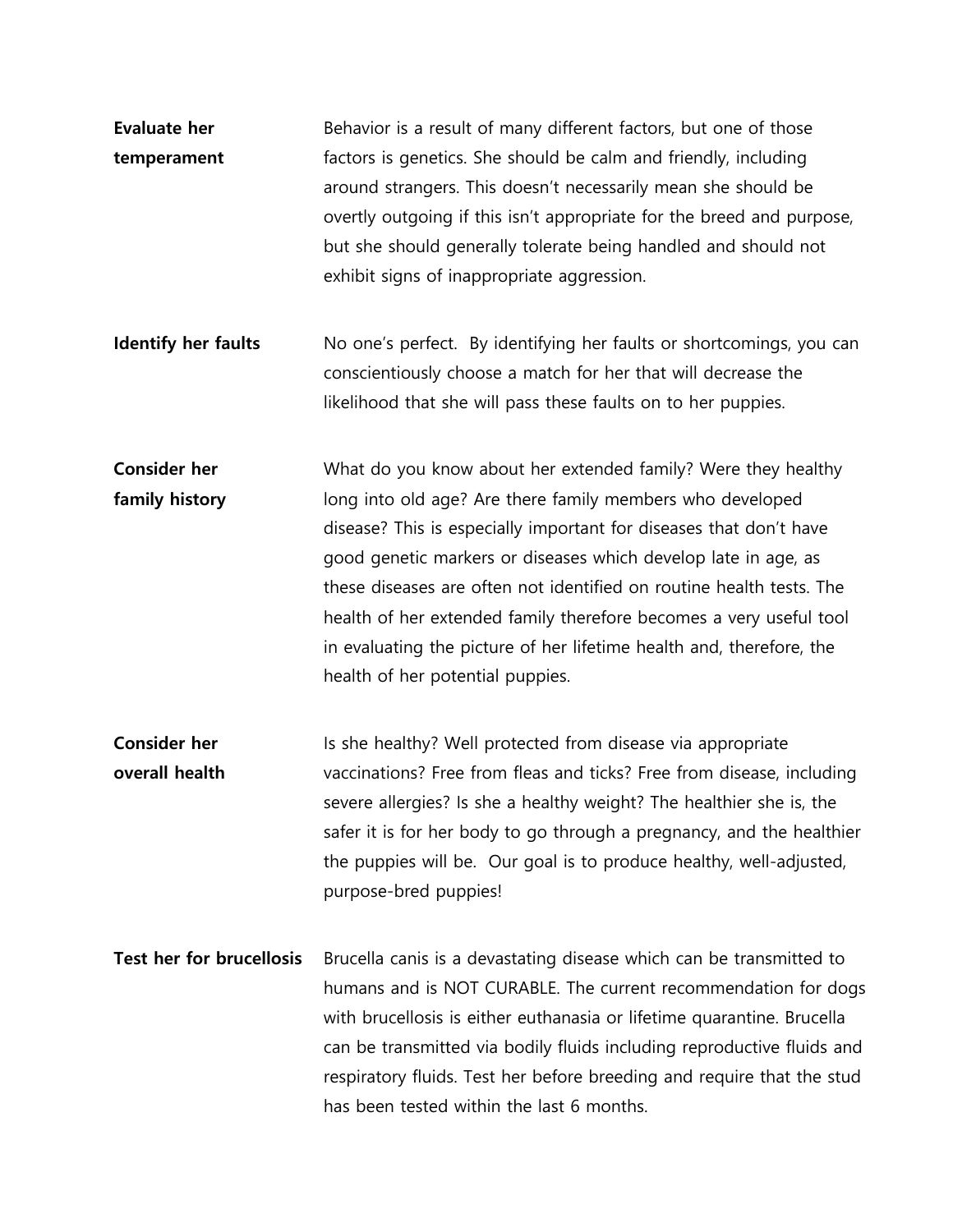**Find a stud** Taking all of the above information into consideration, identify a stud who also meets all the above criteria and also is a good match for her genetically, behaviorally, and physically. Do this well ahead of her breeding cycle so you aren't scrambling at the last minute!

#### **Breeding Management and Pregnancy**

| <b>Consider progesterone</b>  | Progesterone is a hormone which rises in her body when she                                              |
|-------------------------------|---------------------------------------------------------------------------------------------------------|
| testing                       | ovulates. Veterinarians can use progesterone measurements to                                            |
|                               | pinpoint when she ovulated, which can then be used to identify her                                      |
|                               | due date. This is much more accurate than relying on breeding dates                                     |
|                               | alone - gestation length is 62-64 days from ovulation, whereas it can                                   |
|                               | be anywhere between 59-68 days from breeding.                                                           |
| <b>Consider ultrasound to</b> | This is optional, but a pregnancy can be confirmed via ultrasound as                                    |
| confirm pregnancy             | early as 21 days after ovulation (typically we recommend 4 weeks).                                      |
| <b>DON'T increase food</b>    | Mom's nutritional needs don't actually increase until the third                                         |
| until the third               | trimester, and feeding her more than she needs can cause her to                                         |
| trimester (42 days)           | gain too much weight. After 42 days, her caloric needs increase by                                      |
|                               | approximately 10% per week. Feed a high-quality performance or                                          |
|                               | puppy food, as these foods have a high caloric density and nutrients                                    |
|                               | to support the additional demand on her body. Examples include                                          |
|                               | Purina Pro Plan Sport, Purina Pro Plan Puppy, Royal Canin Mother                                        |
|                               | and Babydog, Royal Canin Puppy, or Hills Science Diet Puppy. DON'T                                      |
|                               | supplement calcium before whelping as this can decrease the                                             |
|                               | function of her parathyroid gland, which is critical during lactation.                                  |
| $C = 1$ and $C = 1$           | الباريج والمستحل والمستنقص والمستور والمتألفات والمتحدث والمتحدث والمستحدث والمستحل والمستنقذ والمستحار |

**Schedule a puppycount x-ray one week before her due date** It's critical to know how many puppies you're expecting. If you don't have a count, you won't know when she's done! Although this does expose the puppies and mom to a small dose of x-rays, this is safe to do and provides valuable information that far outweighs the risk.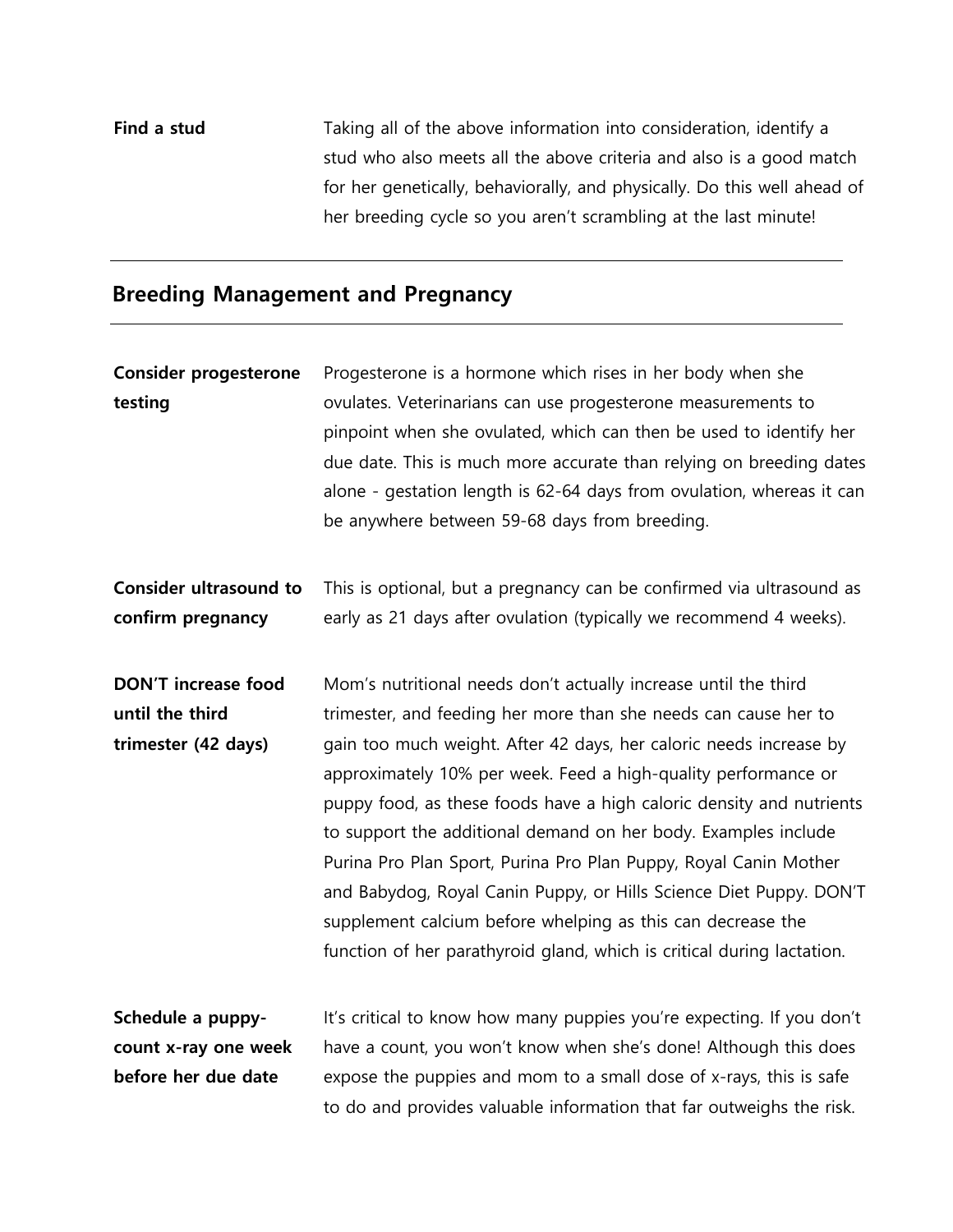## **Whelping**

**Familiarize yourself with the timeline of "normal" whelping**

The list of all the things that can go wrong during whelping is infinite. Check out this flowchart for a starting point.

## **Puppy Care**

| Deworm the puppies<br>at 2, 4, 6, and 8 weeks                     | All puppies are exposed to worms. There are microscopic worm eggs<br>in your yard, on your floor, and on mom's coat. It's unavoidable, no<br>matter how clean you keep your environment. Therefore, all puppies<br>should be dewormed at 2, 4, 6, and 8 weeks. Mom should also be<br>dewormed at 2 weeks and then as needed based on fecal results.                                                                                                                                                                                                                                                                                                                                            |
|-------------------------------------------------------------------|------------------------------------------------------------------------------------------------------------------------------------------------------------------------------------------------------------------------------------------------------------------------------------------------------------------------------------------------------------------------------------------------------------------------------------------------------------------------------------------------------------------------------------------------------------------------------------------------------------------------------------------------------------------------------------------------|
| Provide intentional,<br>structured socialization<br>opportunities | Puppies (and all creatures) have a period early on in life when their<br>brain takes in experiences and categorizes them as "normal." This<br>impacts the way they interact with the world for the rest of their life.<br>In dogs, this period is from 3-12 weeks of age. Responsible breeders<br>carefully design a "protocol" for exposing their puppies to as many<br>safe experiences as possible. There are multiple systems and<br>techniques to help you organize these efforts, including Fear Free<br>Pets, Dr. Sophia Yin's Perfect Puppy book, and Puppy Culture. They<br>all include exposure to similar experiences - children, men, surfaces,<br>machines, sounds, animals, etc. |
| Provide safe, age-<br>appropriate vaccines                        | Some breeders choose to have vaccines administered at the vet and<br>some choose to vaccinate the puppies themselves. Either approach<br>can be effective if the vaccines are handled appropriately. If you<br>decide to vaccinate the puppies yourself, make sure you order the<br>vaccines from a reputable source such as Revival Animal Health and                                                                                                                                                                                                                                                                                                                                         |